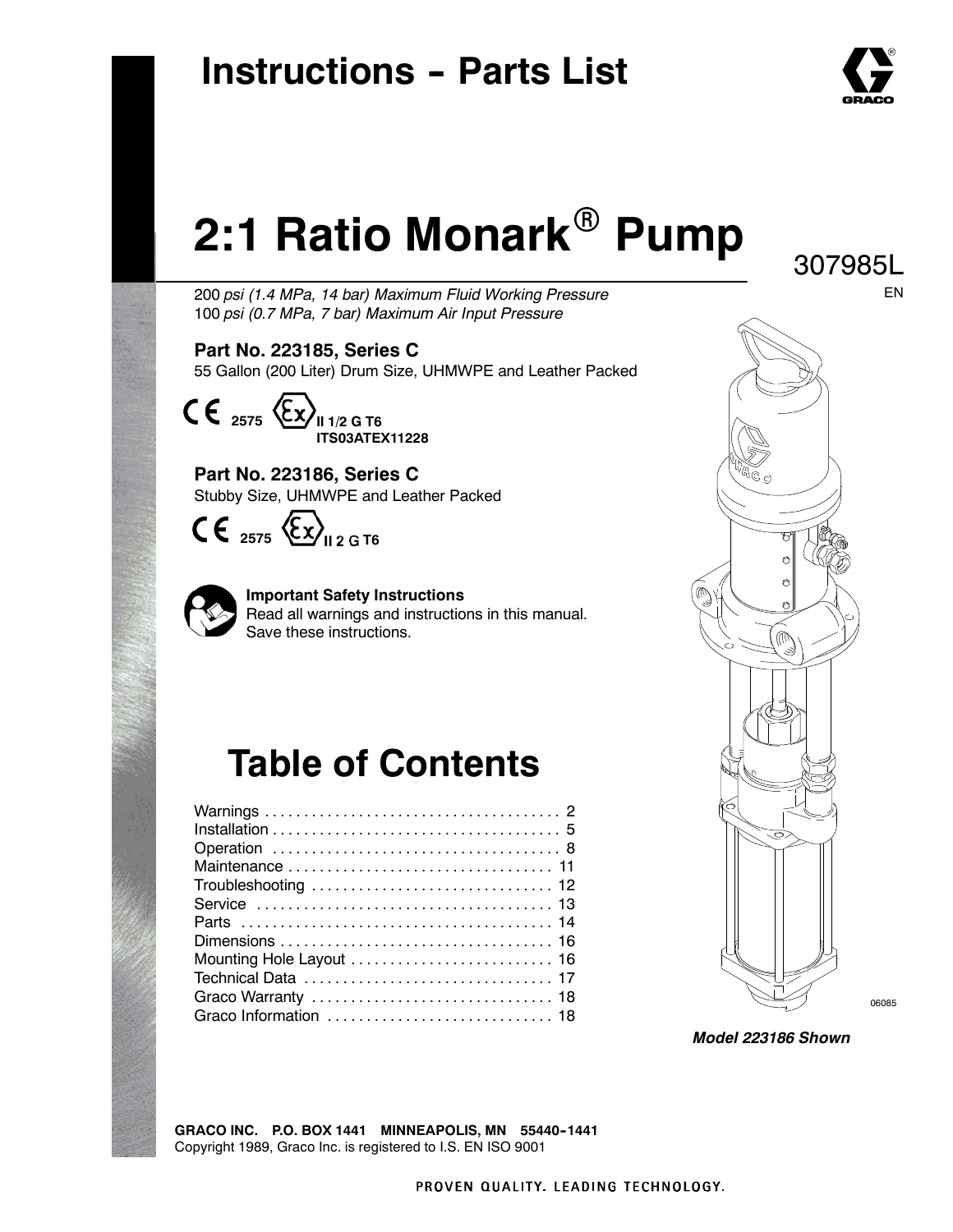# **Symbols**

### **Warning Symbol**

### **Caution Symbol**

### **WARNING**

This symbol alerts you to the possibility of serious injury or death if you do not follow the instructions. **CAUTION**

This symbol alerts you to the possibility of damage to or destruction of equipment if you do not follow the instructions.

# **WARNING**



### **EQUIPMENT MISUSE HAZARD**

Equipment misuse can cause the equipment to rupture or malfunction and result in serious injury.

- This equipment is for professional use only.
- Read all instruction manuals, tags, and labels before operating the equipment.
- Use the equipment only for its intended purpose. If you are not sure, call your Graco distributor.
- Do not alter or modify this equipment.
- Check equipment daily. Repair or replace worn or damaged parts immediately.
- $\bullet$  Do not exceed the maximum working pressure of the lowest rated system component. Refer to the **Technical Data** on page 17 for the maximum working pressure of this equipment.
- Use fluids and solvents which are compatible with the equipment wetted parts. Refer to the Tech**nical Data** section of all equipment manuals. Read the fluid and solvent manufacturer's warnings.
- Do not use 1,1,1-trichloroethane, methylene chloride, other halogenated hydrocarbon solvents or fluids containing such solvents in aluminum equipment. Such use could result in a serious chemical reaction, with the possibility of explosion.
- Do not use hoses to pull equipment.
- Route hoses away from traffic areas, sharp edges, moving parts, and hot surfaces. Do not expose Graco hoses to temperatures above 82°C (180°F) or below -40°C (-40°F).
- $\bullet$  Wear hearing protection when operating this equipment.
- Do not lift pressurized equipment.
- Comply with all applicable local, state, and national fire, electrical, and safety regulations.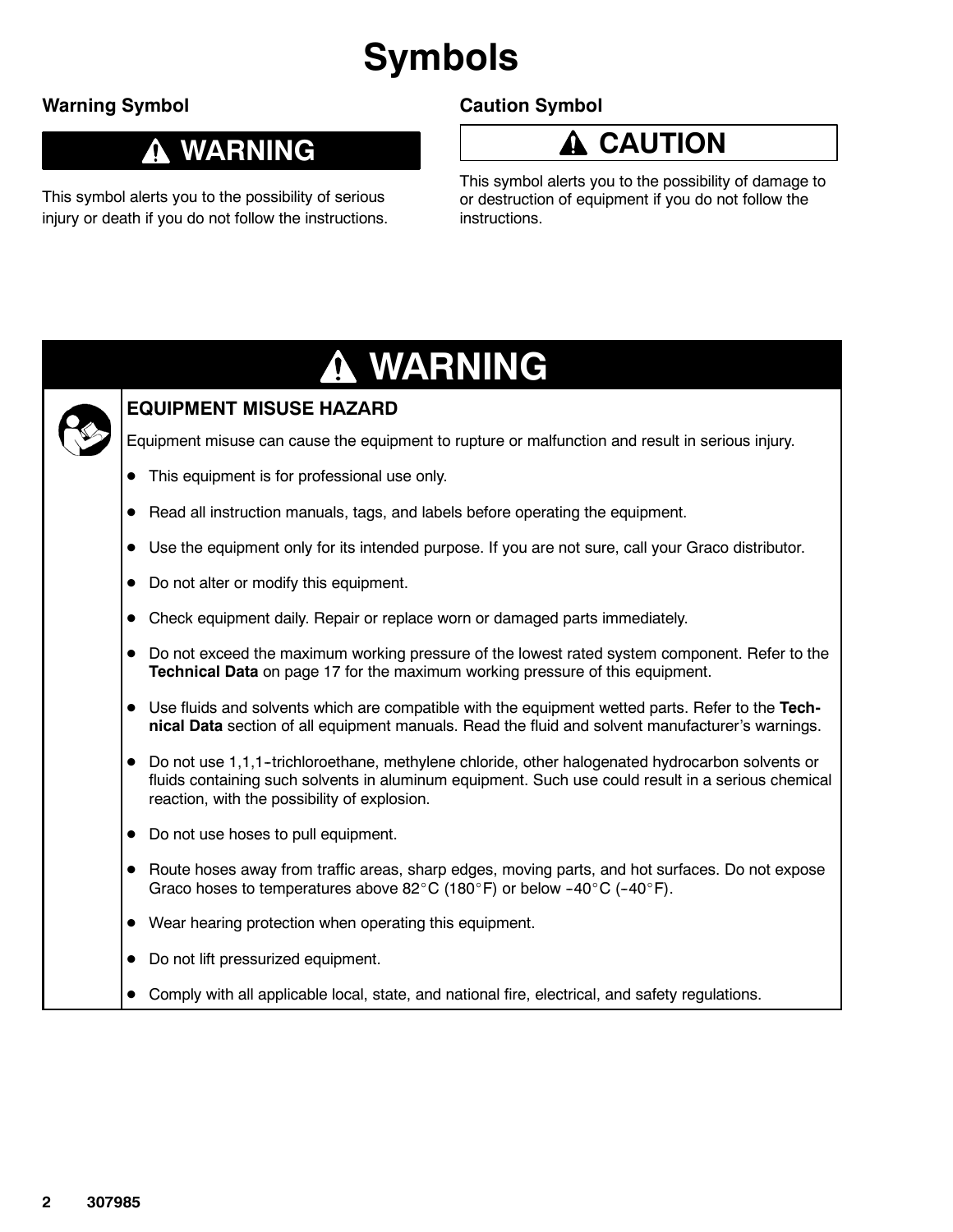# **WARNING**

| <b>FIRE AND EXPLOSION HAZARD</b>                                                                                                                                                               |  |  |  |
|------------------------------------------------------------------------------------------------------------------------------------------------------------------------------------------------|--|--|--|
| Improper grounding, poor ventilation, open flames or sparks can cause a hazardous condition and<br>result in a fire or explosion and serious injury.                                           |  |  |  |
| • Ground the equipment and the object being sprayed. Refer to Grounding on page 5.                                                                                                             |  |  |  |
| If there is any static sparking or you feel an electric shock while using this equipment, stop spray-<br>ing immediately. Do not use the equipment until you identify and correct the problem. |  |  |  |
| Provide fresh air ventilation to avoid the buildup of flammable fumes from solvents or the fluid<br>being sprayed.                                                                             |  |  |  |
| Keep the spray area free of debris, including solvent, rags, and gasoline.                                                                                                                     |  |  |  |
| Electrically disconnect all equipment in the spray area.                                                                                                                                       |  |  |  |
| Extinguish all open flames or pilot lights in the spray area.                                                                                                                                  |  |  |  |
| Do not smoke in the spray area.                                                                                                                                                                |  |  |  |
| Do not turn on or off any light switch in the spray area while operating or if fumes are present.                                                                                              |  |  |  |
|                                                                                                                                                                                                |  |  |  |
| Do not operate a gasoline engine in the spray area.                                                                                                                                            |  |  |  |
| <b>TOXIC FLUID HAZARD</b>                                                                                                                                                                      |  |  |  |
| Hazardous fluid or toxic fumes can cause serious injury or death if splashed in the eyes or on the skin,<br>inhaled, or swallowed.                                                             |  |  |  |
| Know the specific hazards of the fluid you are using.                                                                                                                                          |  |  |  |
| Store hazardous fluid in an approved container. Dispose of hazardous fluid according to all local,<br>state and national guidelines.                                                           |  |  |  |
| Always wear protective eyewear, gloves, clothing and respirator as recommended by the fluid and<br>solvent manufacturer.                                                                       |  |  |  |
| <b>MOVING PARTS HAZARD</b>                                                                                                                                                                     |  |  |  |
| Moving parts, such as the air motor piston, can pinch or amputate your fingers.                                                                                                                |  |  |  |
| Keep clear of all moving parts when starting or operating the pump.                                                                                                                            |  |  |  |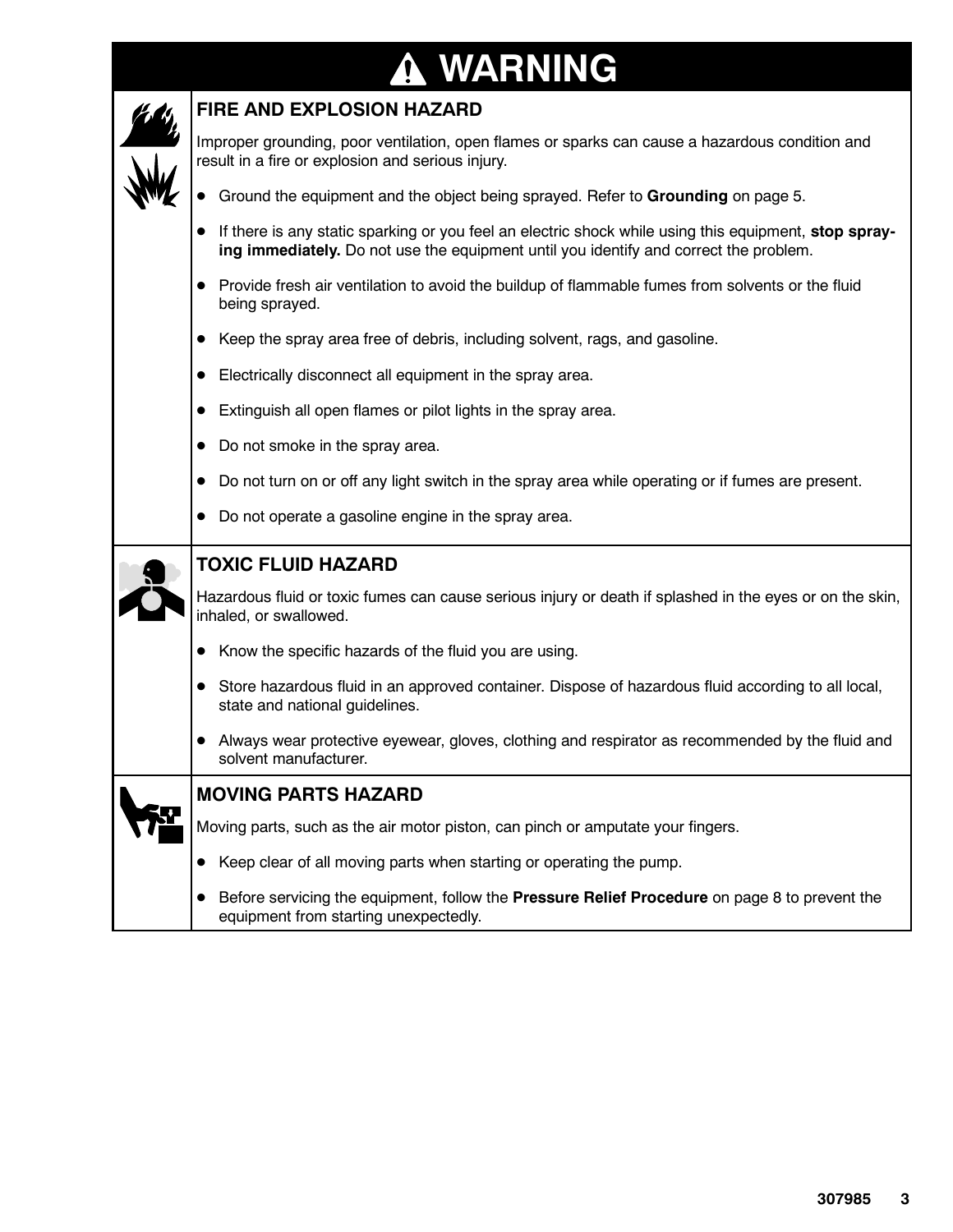| <b>Notes</b> |
|--------------|
|              |
|              |
|              |
|              |
|              |
|              |
|              |
|              |
|              |
|              |
|              |
|              |
|              |
| -            |
|              |
|              |
|              |
| -            |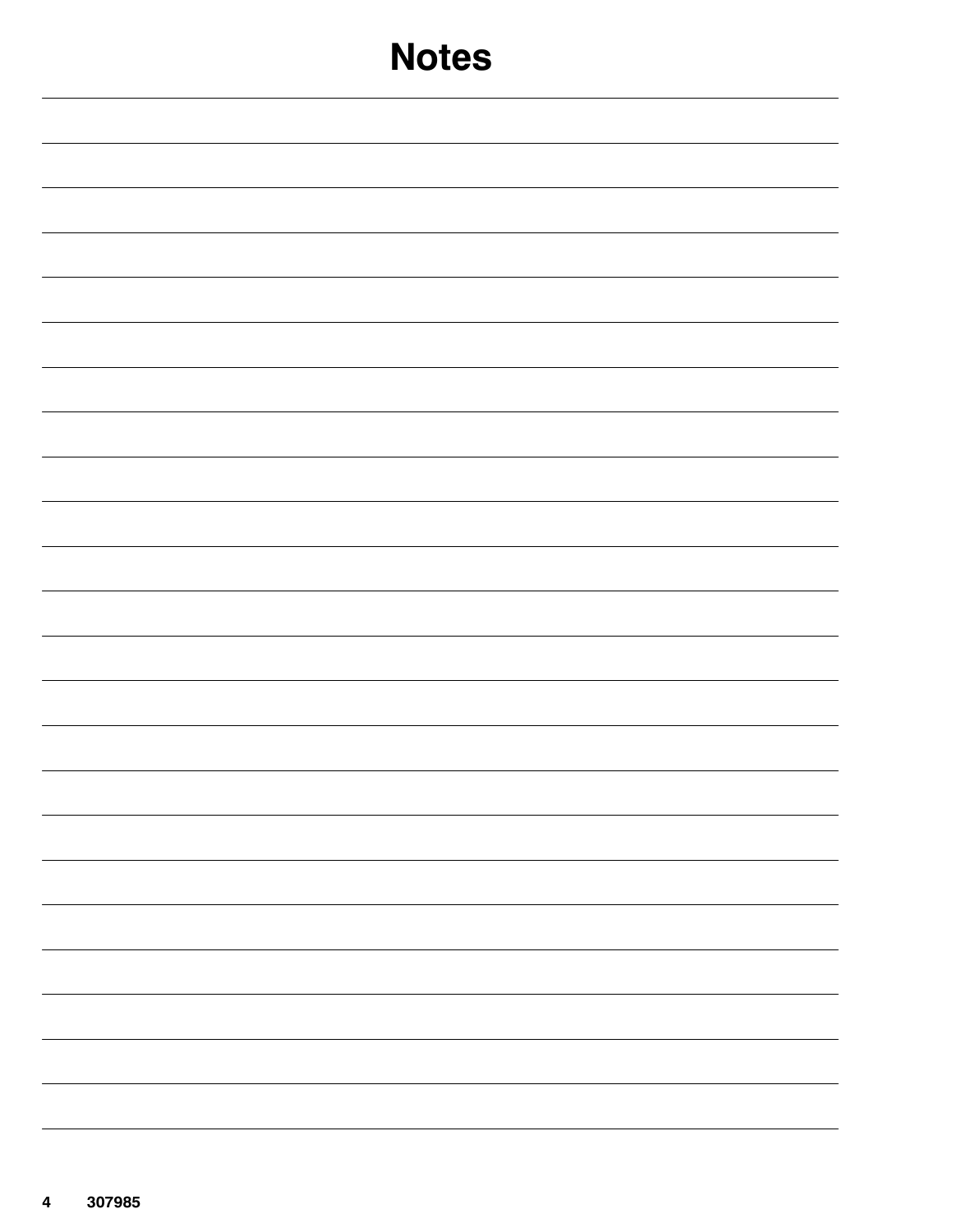# **Installation**

#### **General Information**

**NOTE:** Reference numbers and letters in parentheses in the text refer to the callouts in the figures and the parts drawing.

**NOTE:** Always use Genuine Graco Parts and Accessories, available from your Graco distributor. If you supply your own accessories, be sure they are adequately sized and pressure rated for your system.

Fig. 2 is only a guide for selecting and installing system components and accessories. Contact your Graco distributor for assistance in designing a system to suit your particular needs.

### **Prepare the Operator**

All persons who operate the equipment must be trained in the safe, efficient operation of all system components as well as the proper handling of all fluids. All operators must thoroughly read all instruction manuals, tags, and labels before operating the equipment.

### **Grounding**

### **WARNING**

**FIRE AND EXPLOSION HAZARD** Before operating the pump, ground the

system as explained below. Also read the section **FIRE AND EXPLOSION HAZARD** on page 3.

1. *Pump:* order Part No. 237569 Ground Wire and Clamp. See Fig. 1. Loosen the grounding lug locknut (W) and washer (X). Insert one end of the ground wire (Y) into the slot in lug (Z) and tighten the locknut securely. Connect the other end of the wire to a true earth ground.





- 2. *Air and fluid hoses:* use only electrically conductive hoses.
- 3. *Air compressor:* follow manufacturer's recommendations.
- 4. *Spray gun:* ground through connection to a properly grounded fluid hose and pump.
- 5. *Fluid supply container:* follow your local code.
- 6. *Object being sprayed:* follow your local code.
- 7. *Solvent pails used when flushing:* follow your local code. Use only metal pails, which are conductive, placed on a grounded surface. Do not place the pail on a nonconductive surface, such as paper or cardboard, which interrupts the grounding continuity.
- 8. *To maintain grounding continuity when flushing or relieving pressure*, hold a metal part of the spray gun firmly to the side of a grounded *metal* pail, then trigger the gun.

### **Mounting the Pump**

Mount the pump to suit the type of installation planned. The pump dimensions and mounting hole layout are shown on page 16.

If the pump is immersed, be sure the pump intake is 1/2 in. (13 mm) off the bottom of the fluid container.

If the pump is mounted on the wall or on a stand, connect a suction line to the pump's  $1-1/2$  in. npt(f) fluid inlet and place the other end of the line in the fluid container.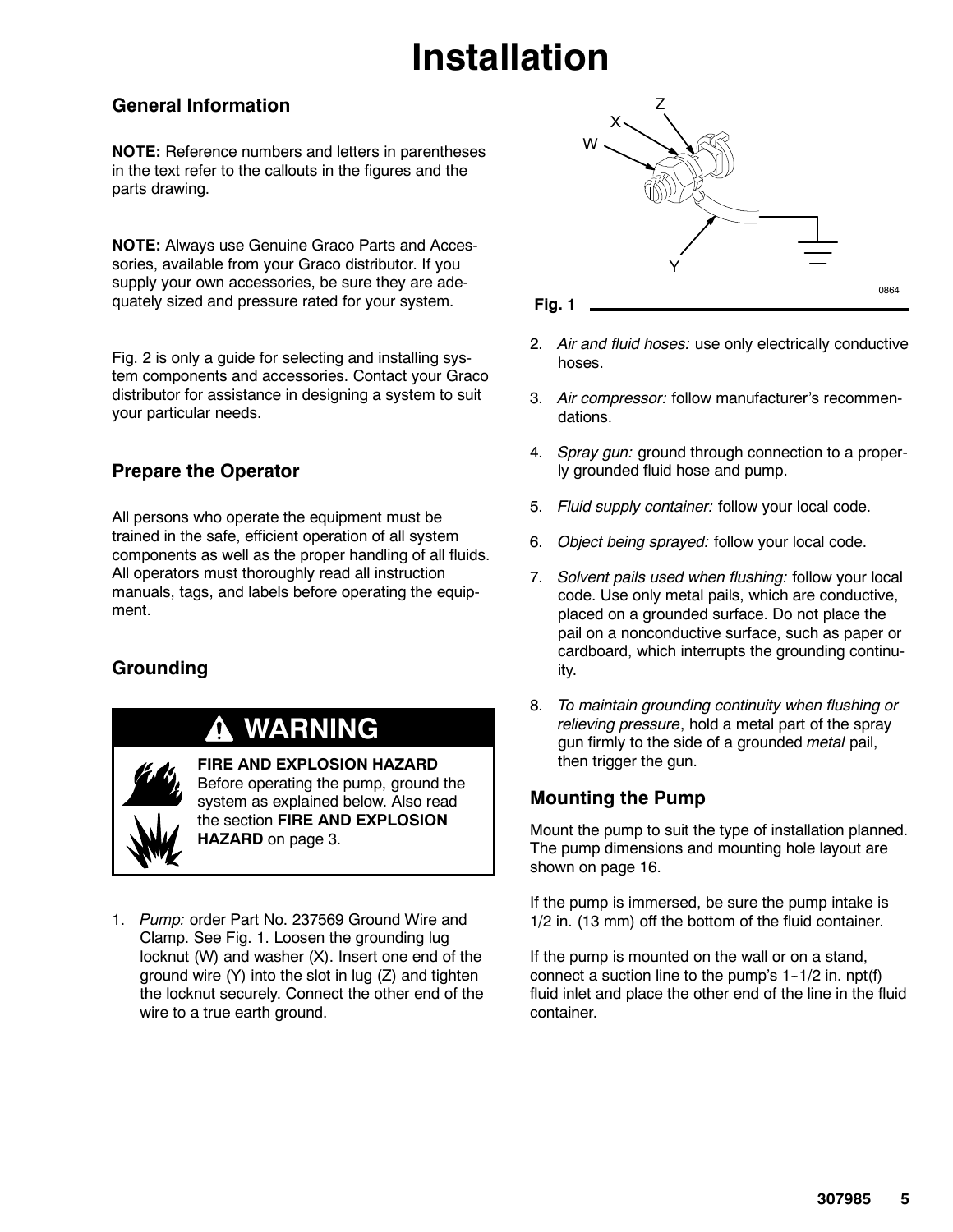# **Installation**

#### **KEY**

- **A** Bleed-Type Master Air Valve (required, for pump)
- **B** Air Filter/Regulator
- **C** Air Line Lubricator
- **D** Fluid Drain Valve (required)
- **E** Surge Tank
- **F** Fluid Shutoff Valves
	- **G** Fluid Filter<br>**H** Fluid Press **Fluid Pressure Regulator**
	- **J** Air Spray Gun
	- **K** Back Pressure Regulator
	- **L** Pump
- **M** Air Supply Line
- **N** Bleed-Type Master Air Valves
- (for accessories) **P** Main Fluid Supply Line
- **R** Pump Runaway Valve
- **S** Main Fluid Return Line
- **T** Secondary Fluid Return Line<br>**Y** Ground Wire (required;
	- **Y** Ground Wire (required; see page 5 for installation instructions)

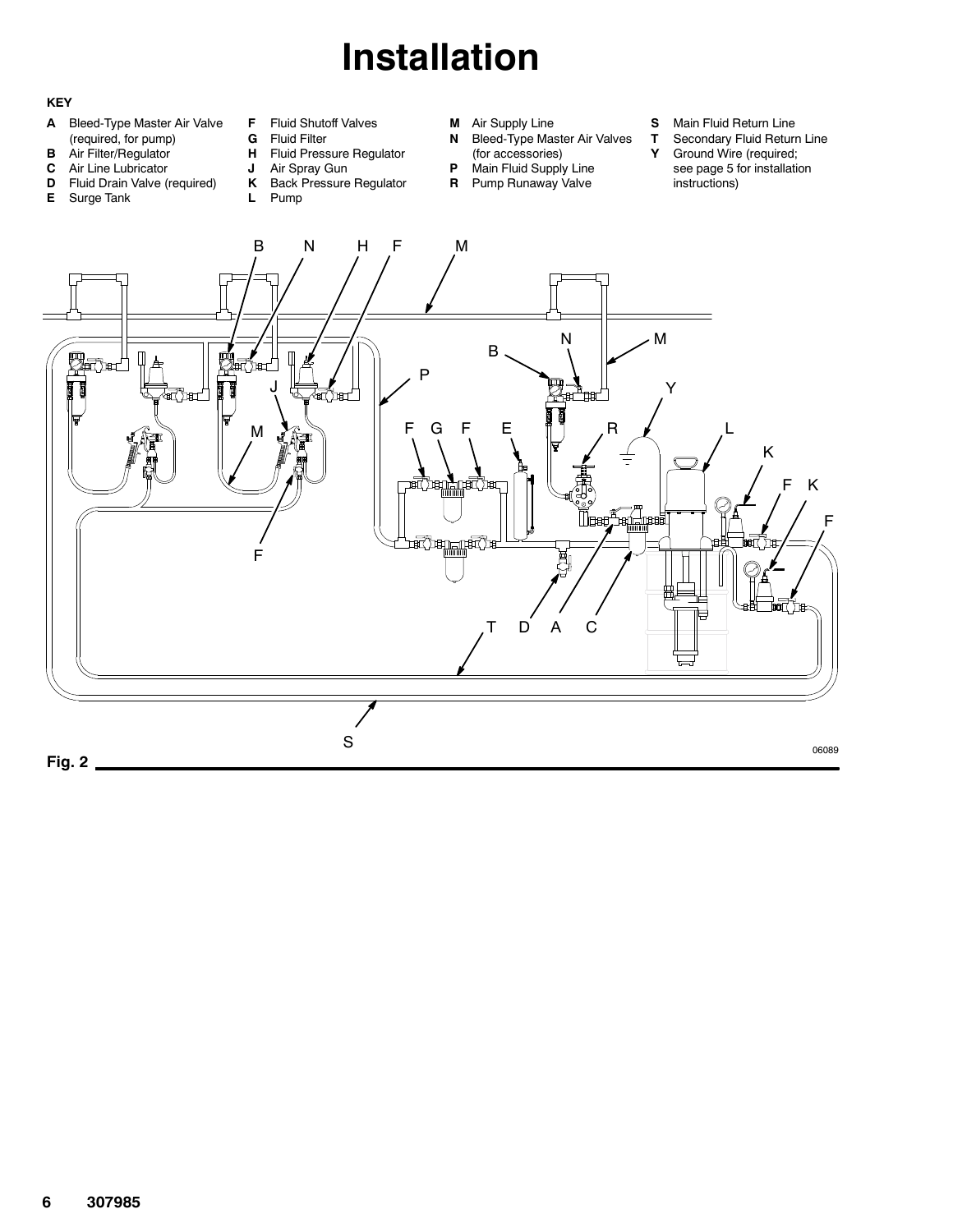# **Installation**

#### **Available Accessories (must be purchased separately)**

#### **Air Line Accessories**

### **WARNING**

A bleed-type master air valve (A) is required in your system to help reduce the risk of serious injury, including splashing of fluid in the eyes or on the skin, and injury from moving parts if you are adjusting or repairing the pump.

The bleed-type master air valve relieves air trapped between this valve and the pump after the air is shut off. Trapped air can cause the pump to cycle unexpectedly. Locate the valve close to the pump.

- **The bleed-type master air valve (A)** is required in your system to relieve air trapped between it and the air motor when the valve is closed (see the **WARNING** above). Be sure the bleed valve is easily accessible from the pump, and is located **downstream** from the air filter/regulator (B). Order Part No. 113269 Bleed Valve.
- **The air filter/regulator (B)** controls pump speed and outlet pressure by adjusting the air pressure to the pump and the air spray gun. It also removes harmful dirt and moisture from the compressed air supply. Locate the pump air filter/regulator **upstream** from the pump's bleed-type master air valve (A). Also, supply an air filter/regulator at each spray booth.
- **A pump runaway valve (R)** automatically shuts off the pump if it starts running too fast. A pump which runs too fast can be seriously damaged.
- An air line lubricator (C) provides automatic air motor lubrication. Install downstream from the pump air filter/regulator (B).
- **•** Install additional air bleed valves (N) at each air line drop, to isolate accessories for servicing.

#### **Fluid Line Accessories**

### **WARNING**

A fluid drain valve (D) is required in your system to help reduce the risk of serious injury, including splashing of fluid in the eyes or on the skin.

The fluid drain valve assists in relieving fluid pressure in the displacement pump, hose, and gun. Triggering the gun to relieve pressure may not be sufficient.

- **The fluid drain valve (D)** is required in your system to relieve fluid pressure in the hose and gun (see the **WARNING** above).
- **Install a surge tank (E)** to reduce fluid line pulsations.
- **•** Install two fluid filters (G) to remove impurities from the fluid before it reaches the spray gun (J). Install fluid shutoff valves (F) upstream and downstream from each filter; this arrangement enables you to continue spraying while cleaning a filter.
- **Install a fluid pressure regulator (H)** to provide precise fluid pressure control at each spray booth.
- **•** Install fluid shutoff valves (F) where shown.

#### **Fluid Return Line**

- **Install a main fluid return line (S)** to circulate fluid back to the pump's return port.
- **•** Install a secondary fluid return line (T) to circulate fluid from the spray guns back to the fluid supply container.
- **Install a back pressure regulator (K)** on each fluid return line, after the last gun station, to provide constant system back pressure for all spray guns and proper pressure for fluid circulation.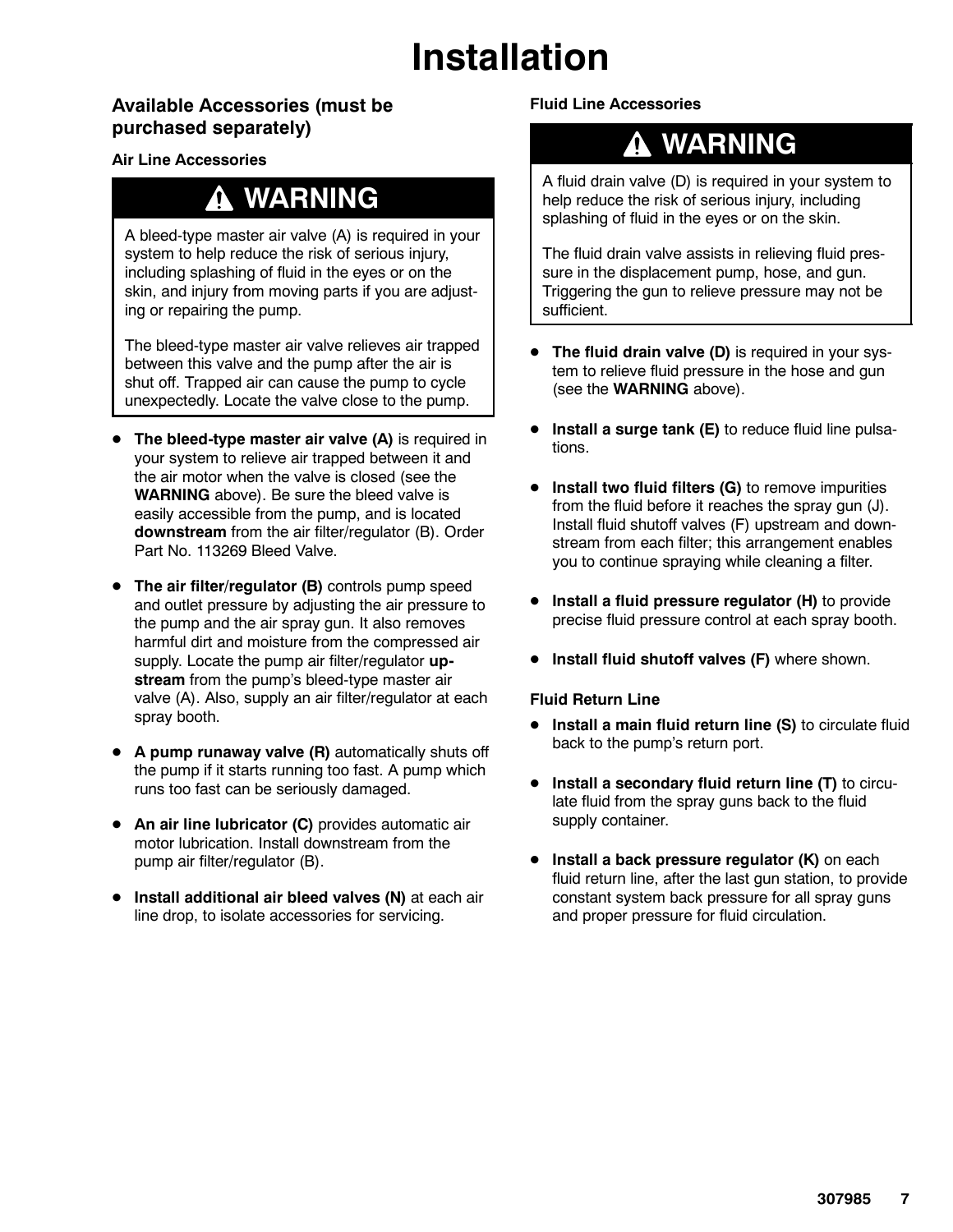# **Operation**

### **Pressure Relief Procedure**

### **WARNING**

#### **PRESSURIZED EQUIPMENT HAZARD**

The system pressure must be manually relieved to prevent the system from starting or spraying accidentally. To reduce the risk of an injury from accidental spray from the gun, splashing fluid, or moving parts, follow the **Pressure Relief Procedure** whenever you:

- are instructed to relieve the pressure,
- stop spraying,
- check or service any of the system equipment,
- or install or clean the spray nozzle.
- 1. Shut off the air supply to the pump.
- 2. Close the bleed-type master air valve (A, required in your system).
- 3. Hold a metal part of the gun firmly to the side of a grounded metal pail, and trigger the gun to relieve pressure.
- 4. Open the drain valve (D, required in your system), having a container ready to catch the drainage.
- 5. Leave the drain valve open until you are ready to spray again.

*If you suspect that the spray nozzle or hose is completely clogged, or that pressure has not been fully relieved after following the steps above, very slowly* loosen the nozzle retaining ring or hose end coupling and relieve pressure gradually, then loosen completely. Now clear the nozzle or hose.

### **Packing Nut**

### **WARNING**

To reduce the risk of serious injury whenever you are instructed to relieve pressure, always follow the **Pressure Relief Procedure** above.

Check the tightness of the packing nut/wet-cup (U) periodically. The nut should be tight enough to prevent leakage. Torque the nut to  $20-24$  ft-lb  $(27-33 \text{ N.m})$ ; do not overtighten or you may damage the packings. **Relieve pressure** before adjusting the nut. See Fig. 3.

If the pump is not immersed, fill the packing nut/wetcup 1/2 full with a compatible solvent. Keep the cup filled at all times to help prevent the fluid you are pumping from drying on the exposed displacement rod and damaging the throat packings.

### **Flush the Pump Before First Use**

The pump is tested with lightweight oil, which is left in to protect the pump parts. If the fluid you are using may be contaminated by the oil, flush it out with a compatible solvent. See **Flushing** on page 11.



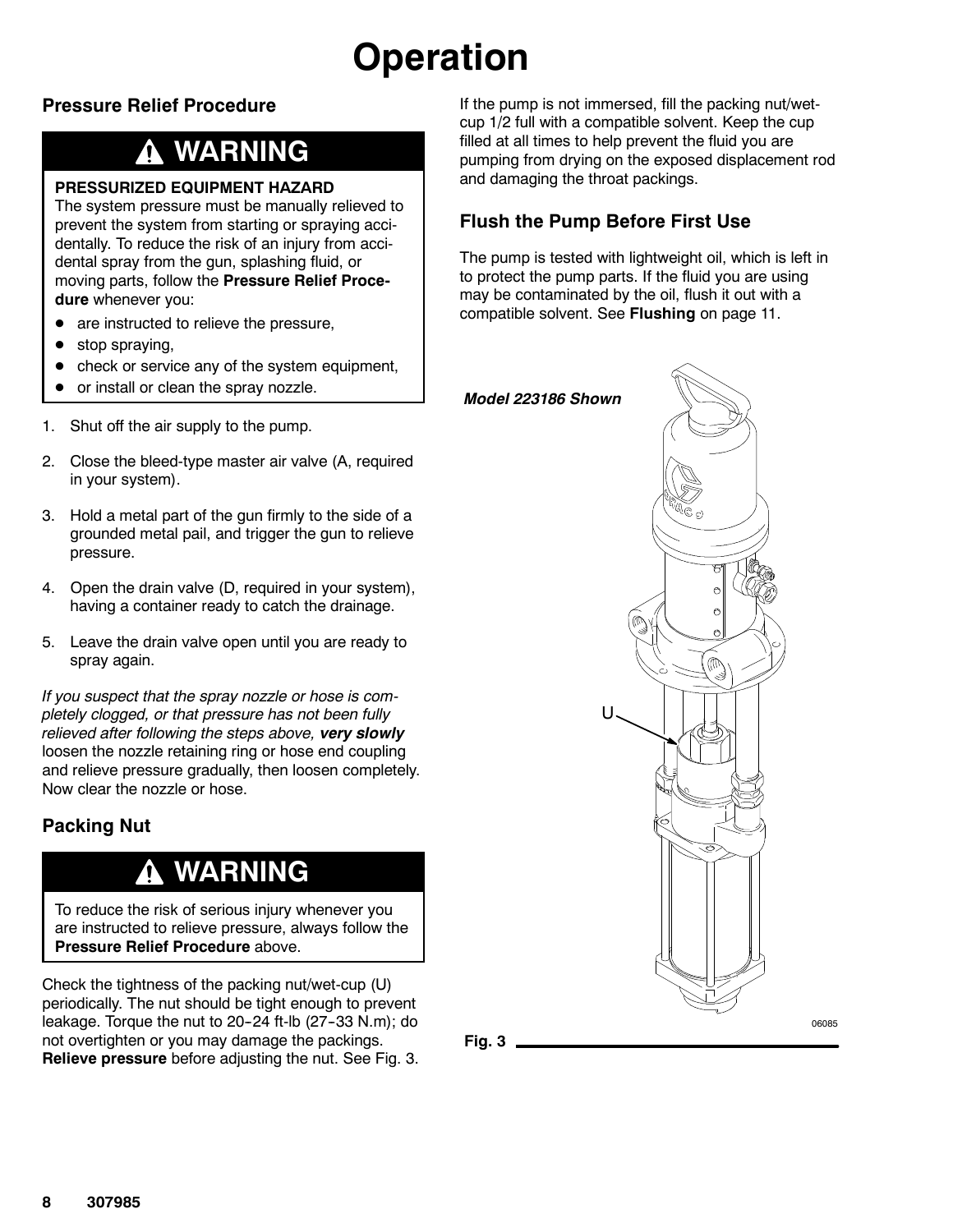# **Operation**

#### **Prime the Pump**

- 1. See Fig. 2. Remove the spray nozzle from the gun. See the gun instruction manual.
- 2. Close all bleed-type air valves (A, N).
- 3. Close the pump air filter/regulator (B).
- 4. Close the fluid drain valve (D).
- 5. Check that all fittings throughout the system are tightened securely.
- 6. Connect the air supply line to the pump air inlet.
- 7. Open the bleed-type air valves (A, N).
- 8. Hold a metal part of the gun firmly to the side of a grounded metal pail and hold the trigger open.
- 9. Open the air filter/regulator (B) until the pump starts. Run the pump slowly until all air is pushed out and the system is fully primed. Always use the lowest pressure necessary to get the desired results. Higher pressures cause premature tip and pump wear.
- 10. Release the gun trigger and lock the trigger safety.

*In a circulating system,* the pump will run continuously and slow down or speed up on demand, until the air supply is shut off.

*In a direct supply system,* with adequate air pressure supplied to the motor, the pump will start and stop as you open and close the gun.

### **WARNING**

To reduce the risk of serious injury whenever you are instructed to relieve pressure, always follow the **Pressure Relief Procedure** on page 8.

11. **Relieve the pressure.** Install the spray nozzle in the gun, as explained in the gun manual.

### **WARNING**

**COMPONENT RUPTURE HAZARD** To reduce the risk of overpressurizing **ERTY AND** your system, which could cause component rupture and serious injury, *never* exceed 100 psi (7 bar) air supply pressure to the pump.

12. Use the air filter/regulator (B) to control pump outlet pressure and pump speed. Always use the lowest pressure necessary to get the desired results. Higher pressure causes premature pump wear.

### **CAUTION**

Do not allow the pump to run dry. It will quickly accelerate to a high speed, causing damage. If your pump is running too fast, stop it immediately and check the fluid supply. If the container is empty and air has been pumped into the lines, refill the container and prime the pump and the lines, or flush and leave it filled with a compatible solvent. Eliminate all air from the fluid system.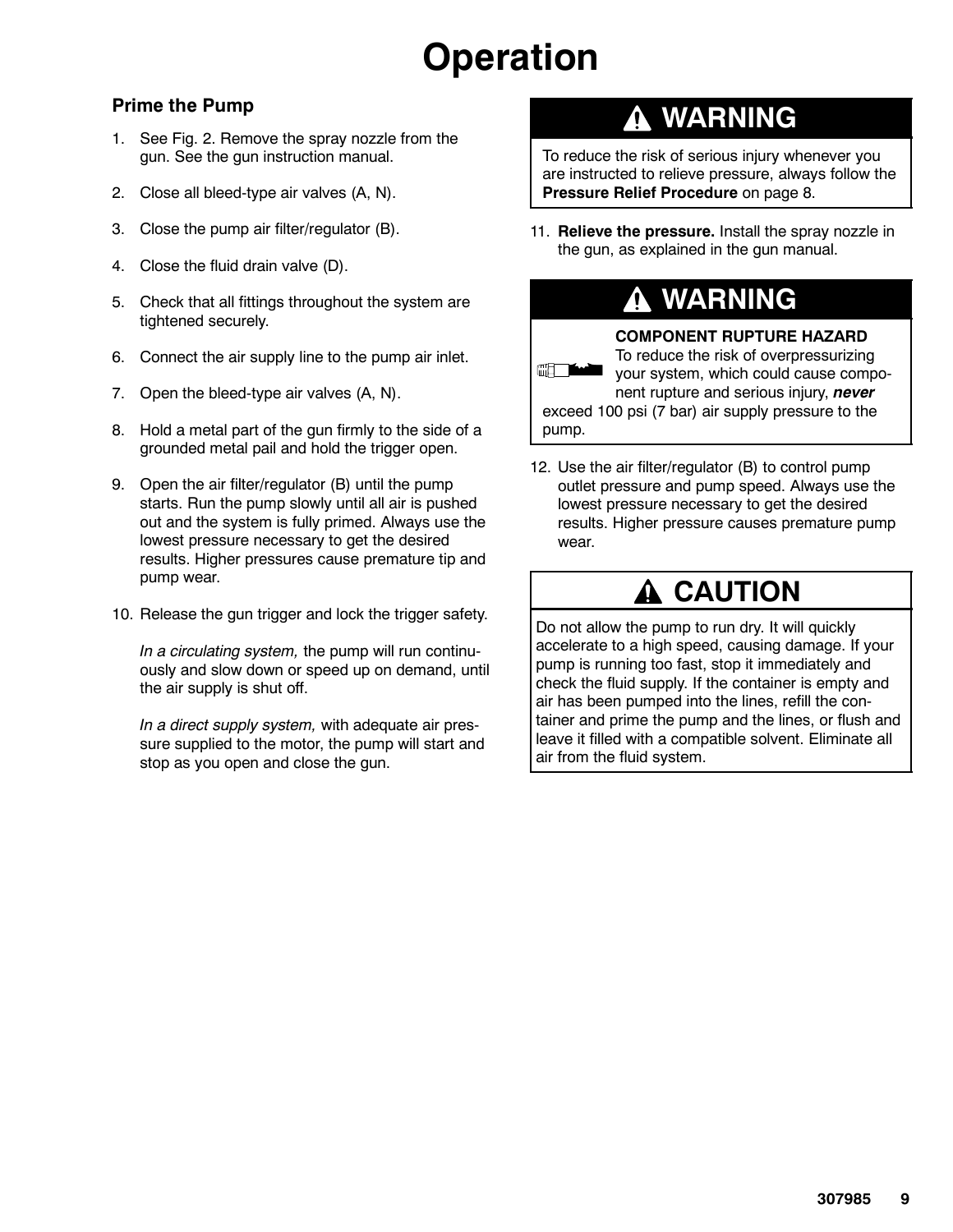| <b>Notes</b>                  |
|-------------------------------|
|                               |
|                               |
|                               |
|                               |
|                               |
|                               |
|                               |
|                               |
|                               |
|                               |
|                               |
|                               |
| -<br>$\overline{\phantom{0}}$ |
|                               |
|                               |
|                               |
| $\overline{\phantom{0}}$      |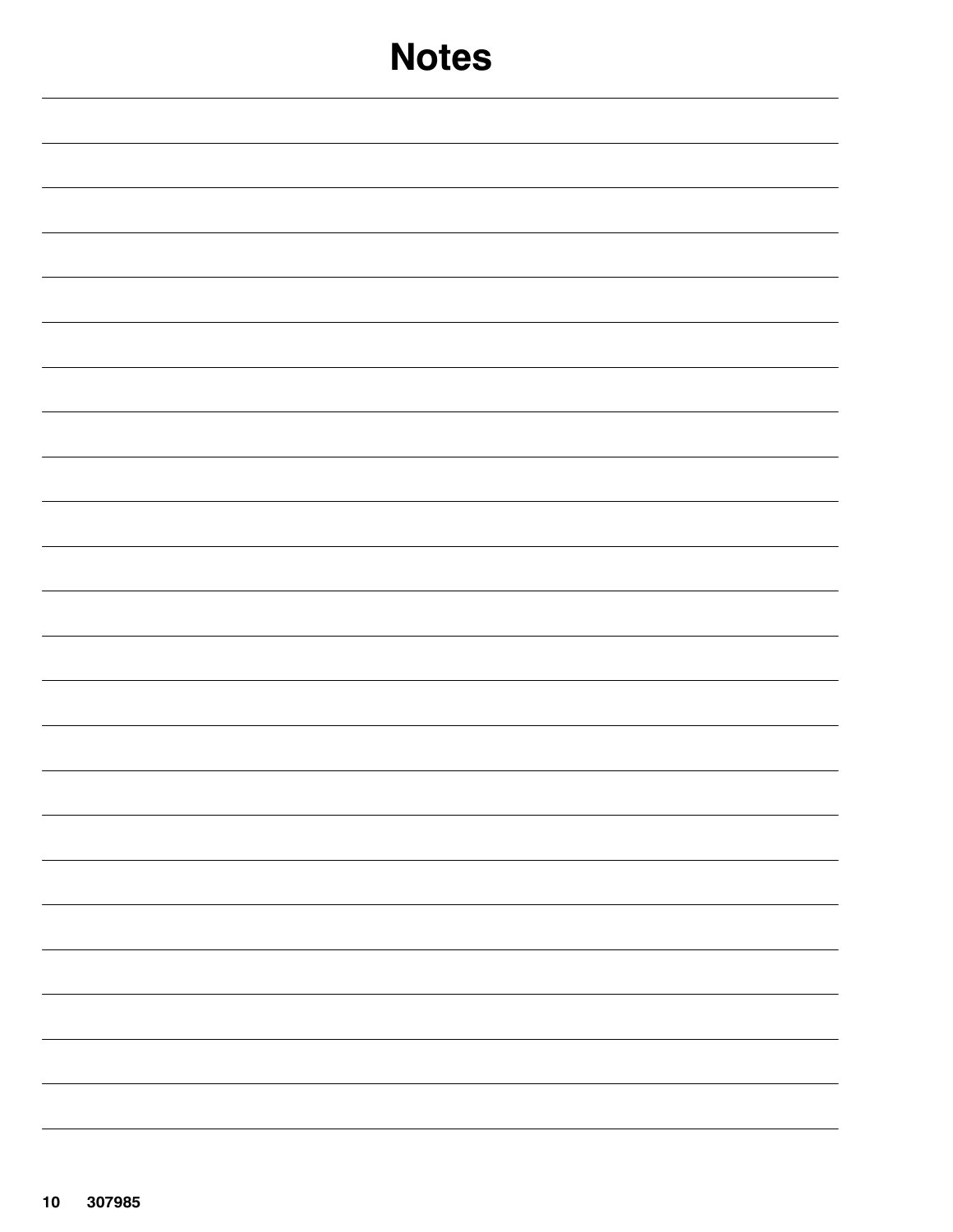# **Maintenance**

### **Shutdown and Care of the Pump**

### **WARNING**

To reduce the risk of serious injury whenever you are instructed to relieve pressure, always follow the **Pressure Relief Procedure** on page 8.

For overnight shutdown, stop the pump at the bottom of its stroke to prevent fluid from drying on the exposed displacement rod and damaging the throat packings. **Relieve the pressure.**

Always flush the pump before the fluid dries on the displacement rod. See **Flushing** below.

### **Flushing**

### **WARNING**



**FIRE AND EXPLOSION HAZARD** Before flushing, read the section **FIRE AND EXPLOSION HAZARD** on page 3. Be sure the entire system and flushing pails are properly grounded. Refer to **Grounding** on page 5.

Flush the pump:

- Before the first use
- When changing colors or fluids
- Before fluid can dry or settle out in a dormant pump (check the pot life of catalyzed fluids)
- Before storing the pump.

Flush with a fluid that is compatible with the fluid you are pumping and with the wetted parts in your system. Check with your fluid manufacturer or supplier for recommended flushing fluids and flushing frequency.

### **A CAUTION**

Never leave water or water-base fluid in the pump overnight. If you are pumping water-base fluid, flush with water first, then with a rust inhibitor such as mineral spirits. Relieve the pressure, but leave the rust inhibitor in the pump to protect the parts from corrosion.

### **WARNING**

To reduce the risk of serious injury whenever you are instructed to relieve pressure, always follow the **Pressure Relief Procedure** on page 8.

- 1. **Relieve the pressure.**
- 2. Remove the spray nozzle from the gun.
- 3. Hold a metal part of the gun firmly to the side of a grounded *metal* pail.
- 4. Start the pump. Always use the lowest possible fluid pressure when flushing.
- 5. Trigger the gun.
- 6. Flush the system until clear solvent flows from the gun.
- 7. **Relieve the pressure.**
- 8. Clean the spray nozzle separately, then reinstall it.

#### **Corrosion Protection for Carbon Steel Pumps**

### **CAUTION**

Water, or even moist air, can cause your pump to corrode. To help prevent corrosion, **never** leave the pump filled with water or air. Follow the instructions under **Flushing,** at left.

#### **Fluid Piston and Intake Valve Adjustment**

The fluid piston and intake valves are factory set for pumping medium viscosity fluids. See the separate displacement pump manual, 307983, for adjustment procedures to pump lighter or heavier viscosity fluids.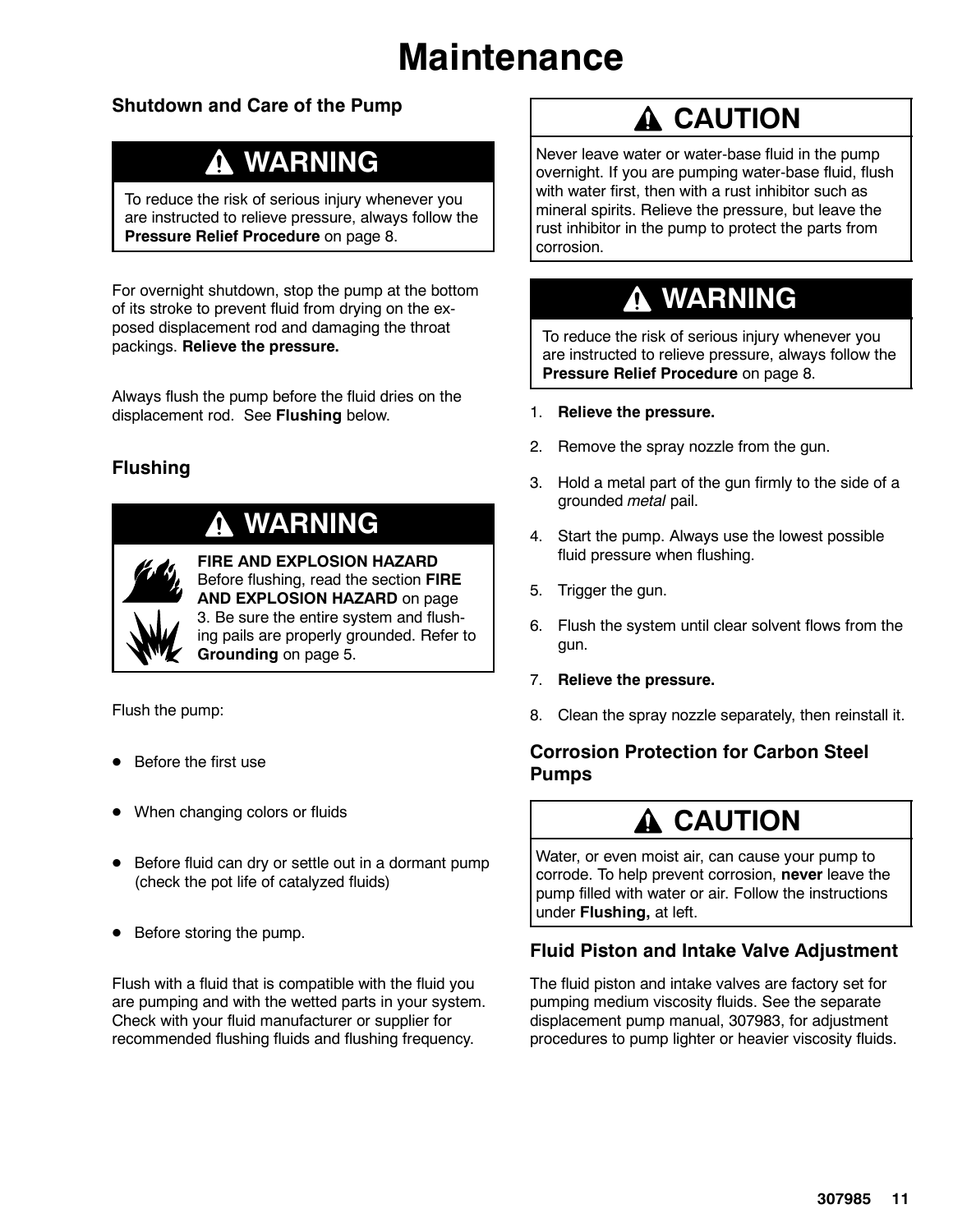# **Troubleshooting**

### **WARNING**

To reduce the risk of serious injury whenever you are instructed to relieve pressure, always follow the **Pressure Relief Procedure** on page 8.

- 1. **Relieve the pressure.**
- 2. Check all possible problems and solutions before disassembling pump.

| <b>Problem</b>                                      | Cause                                                | <b>Solution</b>                                               |
|-----------------------------------------------------|------------------------------------------------------|---------------------------------------------------------------|
| Pump fails to operate.                              | Restricted line or inadequate air<br>supply.         | Clear; increase air supply.                                   |
|                                                     | Dirty or damaged air motor.                          | Service air motor (see 307043).                               |
|                                                     | Clogged fluid hose, gun, or nozzle.                  | Clear.*                                                       |
| Pump operates but output is low on<br>both strokes. | Restricted line or inadequate air<br>supply.         | Clear; increase air supply.                                   |
|                                                     | Exhausted fluid supply.                              | Refill; reprime or flush.                                     |
|                                                     | Clogged fluid hose, gun, or nozzle.                  | Clear.*                                                       |
|                                                     | Loose packing nut or worn throat<br>packings.        | Tighten packing nut (see page 8);<br>replace throat packings. |
|                                                     | Piston and intake valves need ad-<br>justment.       | Adjust; see manual 307983.                                    |
| Pump operates but output is low on<br>downstroke.   | Held open or worn intake valve.                      | Clear; service. See manual 307983.                            |
| Pump operates but output is low on<br>upstroke.     | Held open or worn fluid piston valve<br>or packings. | Clear; service. See manual 307983.                            |
| Erratic or accelerated operation.                   | Exhausted fluid supply.                              | Refill; reprime or flush.                                     |
|                                                     | Piston and intake valves need ad-<br>justment.       | Adjust; see manual 307983.                                    |
|                                                     | Held open or worn intake valve.                      | Clear; service. See manual 307983.                            |
|                                                     | Held open or worn fluid piston valve<br>or packings. | Clear; service. See manual 307983.                            |

\* To determine if the fluid hose or gun is obstructed, follow the **Pressure Relief Procedure** on page 8. Disconnect the fluid hose and place a container at the pump fluid outlet to catch any fluid. Turn on the air just enough to start the pump (about 20-40 psi [1.4-2.8 bar]). If the pump starts when the air is turned on, the obstruction is in the fluid hose or gun.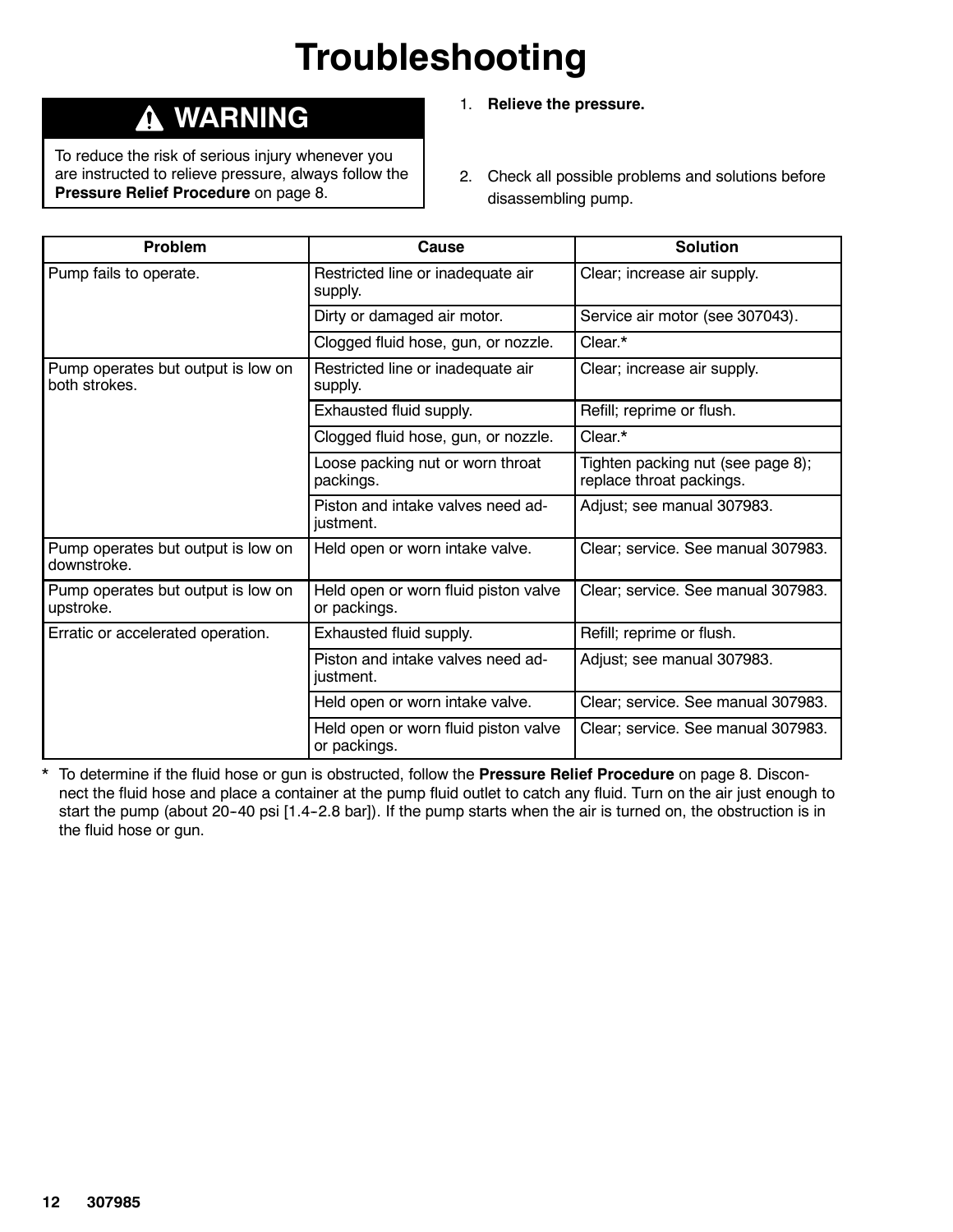# **Service**

#### **Disconnecting the Displacement Pump**

**NOTE:** For displacement pump repair instructions, refer to the separate displacement pump manual 307983, supplied.

### **WARNING**

To reduce the risk of serious injury whenever you are instructed to relieve pressure, always follow the **Pressure Relief Procedure** on page 8.

- 1. Flush the pump if possible. Stop the pump at the bottom of its stroke. **Relieve the pressure.**
- 2. Disconnect all hoses and remove the pump from its mounting.
- 3. Unscrew the coupling nut (14) from the displacement rod (R). Remove the coupling collars (15). See Fig. 4.
- 4. Unscrew the lower locknut (9) and lockwasher (7) from the return mounting tube (11).
- 5. Unscrew the swivel union (S) from the supply mounting tube (12).

### **A CAUTION**

If you are removing the mounting tubes, wrench the tubes close to the motor base to prevent thread damage in the base. Use thread sealant on the male threads when reinstalling.

#### **Reconnecting the Displacement Pump**

- 1. Position the displacement pump on the mounting tubes (11, 12). Thread the upper locknut (9) onto the return mounting tube (11) a couple of turns. Tighten the swivel union (S) securely onto the supply mounting tube (12). See Fig. 4.
- 2. Butt the connecting rod (4) and displacement rod (R) together; if necessary, adjust the locknuts (9) on the return mounting tube (11) to align the rods.
- 3. Position the coupling collars (15) so they engage with the connecting rod (4) and displacement rod (R). Lower the coupling nut (14) over the coupling collars and screw it securely onto the displacement rod.
- 4. Tighten the locknuts (9) securely.
- 5. Remount the pump and connect all hoses.
- 6. Turn on the air to the motor and run the pump slowly. Adjust the locknuts (9) on the return mounting tube (11) as necessary until the pump operates smoothly at minimum air pressure to the motor. Tighten the locknuts securely.
- 7. Reconnect the ground wire if it was disconnected during repair.
- 8. If the pump is not immersed, fill the packing nut/ wet-cup 1/2 full of compatible solvent.



**307985 13**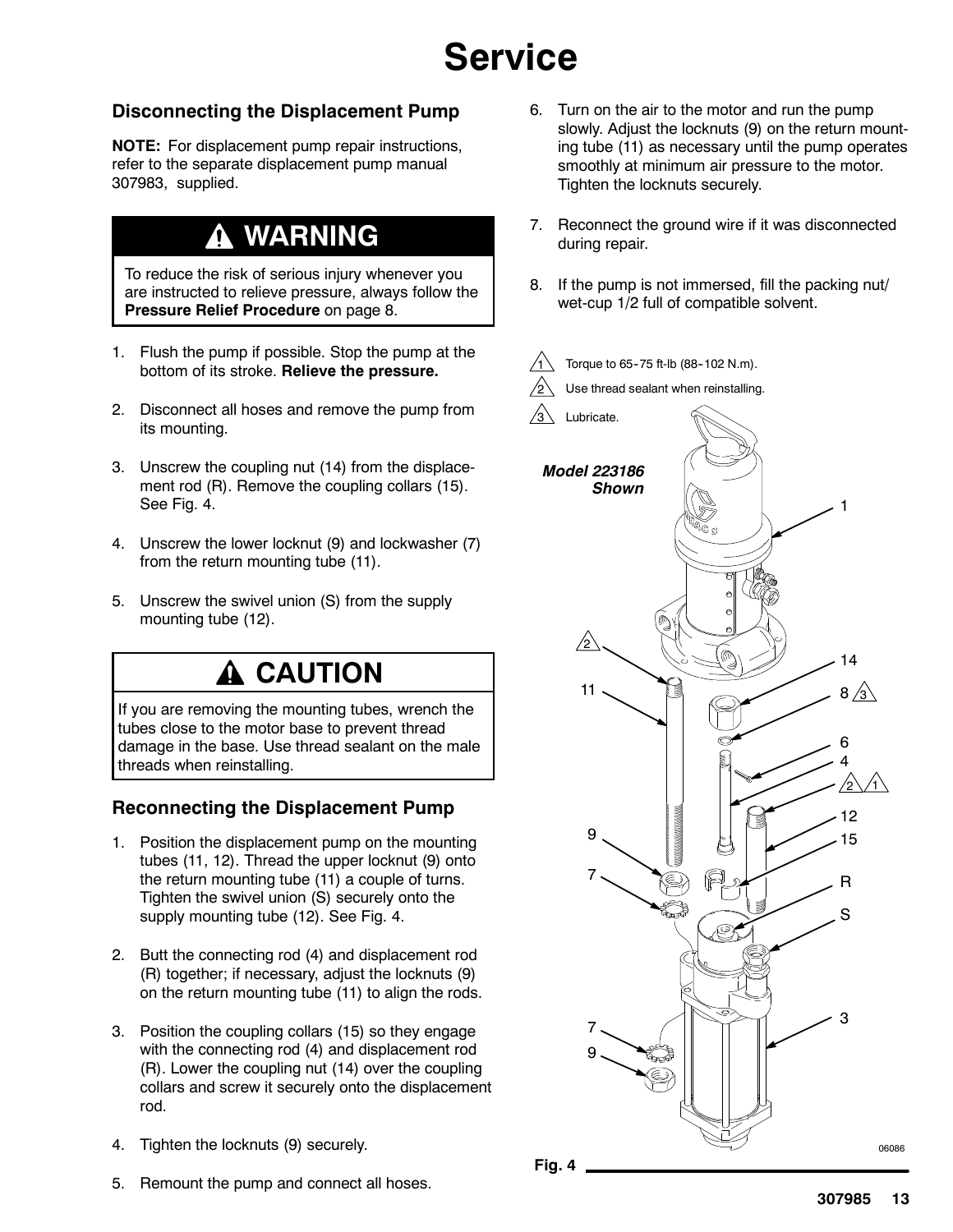## **Parts**

### **Model 223185, Series C**

2:1 Ratio Monark Pump, 55 Gallon (200 Liter) Drum Size; UHMWPE and Leather Packed

| Part<br>No. | <b>Description</b>         | Qty                       |
|-------------|----------------------------|---------------------------|
| 206955      | AIR MOTOR, Monark          |                           |
|             | See 307043 for parts       | 1                         |
| 223177      | PUMP, displacement;        |                           |
|             | used on Model 223185       |                           |
|             | See 307983 for parts       | 1                         |
| 191611      | ROD, connecting;           |                           |
|             |                            | 1                         |
| 100579      | PIN, cotter                | 1                         |
| 162648      | LOCKWASHER, ext shakeproof | 2                         |
| 156082      | O-RING; nitrile rubber     | 1                         |
| 171217      | NUT, special lock;         |                           |
|             | 3/4 garden hose thread     | 2                         |
| 162646      | TUBE, return;              |                           |
|             | 24.675 in. (626.7 mm) long | 1                         |
| 190177      | TUBE, supply;              |                           |
|             | 19.3 in. (490.2 mm) long   | 1                         |
| 160032      | NIPPLE; 3/4 npt (used on   |                           |
|             | Model 223185 only)         | 1                         |
| 190117      | NUT, coupling              | 1                         |
| 190066      | COLLAR, coupling           | 2                         |
|             |                            | 19.54 in. (496.3 mm) long |

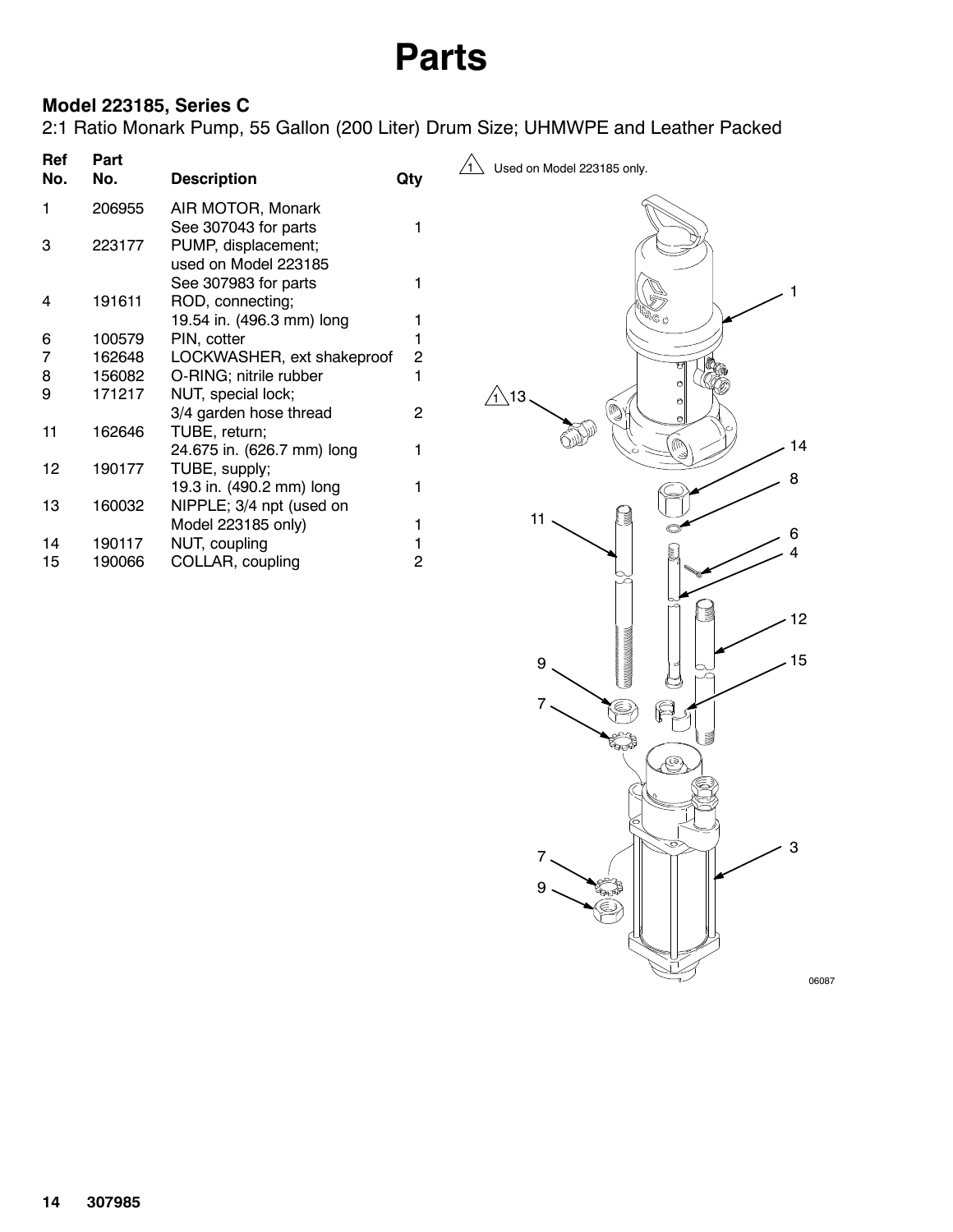# **Parts**

### **Model 223186, Series C**

2:1 Ratio Monark Pump, Stubby Size; UHMWPE and Leather Packed

| Ref<br>No. | Part<br>No. | <b>Description</b>         | Qty            |
|------------|-------------|----------------------------|----------------|
| 1          | 206955      | AIR MOTOR, Monark          |                |
|            |             | See 307043 for parts       | 1              |
| з          | 223177      | PUMP, displacement;        |                |
|            |             | used on Model 223186       |                |
|            |             | See 307983 for parts       | 1              |
| 4          | 191736      | ROD, connecting;           |                |
|            |             | 6.98 in. (177.3 mm) long   | 1              |
| 6          | 100579      | PIN, cotter                | 1              |
| 7          | 162648      | LOCKWASHER, ext shakeproof | $\overline{c}$ |
| 8          | 156082      | O-RING; nitrile rubber     | 1              |
| 9          | 171217      | NUT, special lock;         |                |
|            |             | 3/4 garden hose thread     | 2              |
| 11         | 181120      | TUBE, return;              |                |
|            |             | 12.812 in. (325.4 mm) long | 1              |
| 12         | 190178      | TUBE, supply;              |                |
|            |             | 6.75 in. (171.5 mm) long   | 1              |
| 14         | 190117      | NUT, coupling              |                |
| 15         | 190066      | COLLAR, coupling           | 2              |
|            |             |                            |                |



06086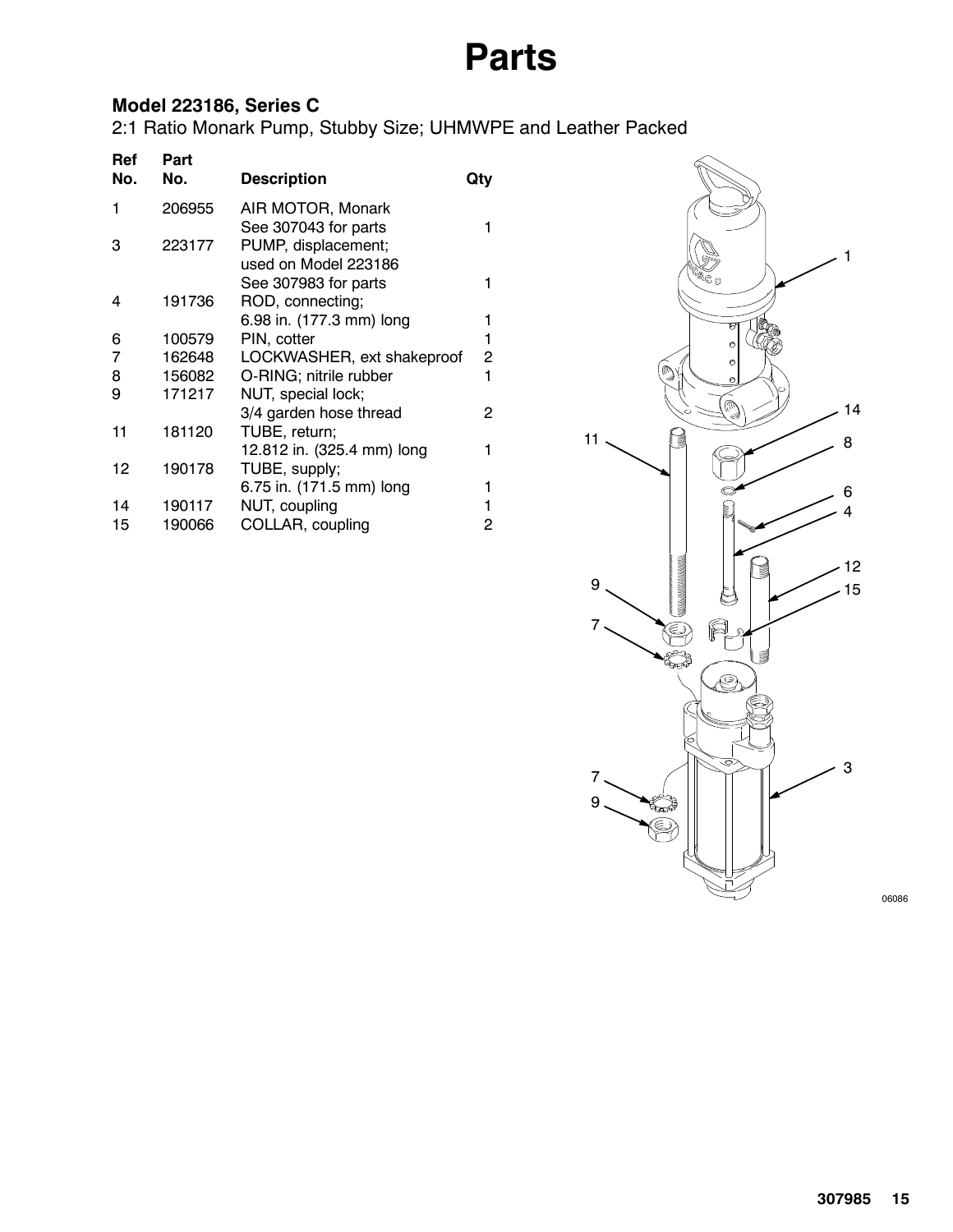# **Dimensions**



# **Mounting Hole Layout**



06085

| Model No. | А                   | в          | C                    |
|-----------|---------------------|------------|----------------------|
| 223185    | 47.81 in.           | 15.31 in.  | 32.5 in.             |
|           | $(1215 \text{ mm})$ | $(389$ mm) | $(826 \, \text{mm})$ |
| 223186    | 35.31 in.           | 15.31 in.  | 20 in.               |
|           | $(897$ mm $)$       | $(389$ mm) | $(508$ mm $)$        |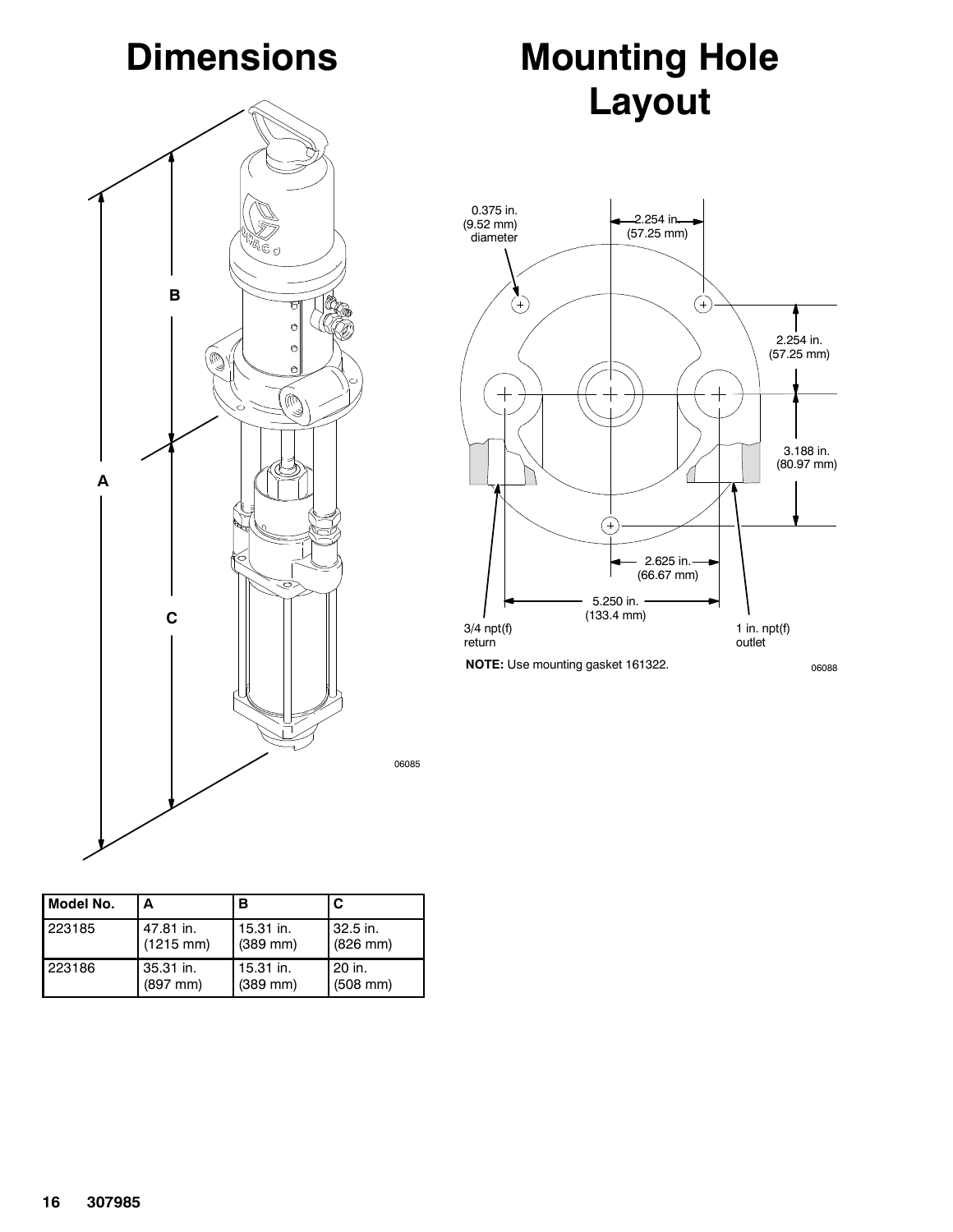# **Technical Data**

| Category                                             | Data                                                                                                                         |
|------------------------------------------------------|------------------------------------------------------------------------------------------------------------------------------|
| Ratio                                                | 2:1                                                                                                                          |
| Maximum fluid working pressure                       | 200 psi (14 bar)                                                                                                             |
| Maximum air input pressure                           | 100 psi (7 bar)                                                                                                              |
| Pump cycles per 1 gallon (3.8 liters)                | 11                                                                                                                           |
| Fluid flow at 60 cycles per minute                   | 5.5 gpm (21 liters/min)                                                                                                      |
| Fluid inlet size                                     | $1 - 1/2$ npt(f)                                                                                                             |
| Fluid outlet size                                    | 1 in. $npt(f)$                                                                                                               |
| Air inlet size                                       | $3/8$ npsm $(f)$                                                                                                             |
| Weight                                               | 40 lb (18.14 kg)                                                                                                             |
| Maximum pump operating temperature                   | 180°F (82°C)                                                                                                                 |
| * Sound level at 100 psi, 15 cycles per minute       | 62.6 dBa                                                                                                                     |
| * Sound power level at 100 psi, 15 cycles per minute | 71.8 dBa                                                                                                                     |
| Wetted parts                                         | Supply and Return Tubes: Nickel-plated carbon steel<br>Air Motor Base: Aluminum<br>Displacement Pump: Refer to manual 307983 |

\* Tested in accordance with ISO 3744.



**To find Fluid Outlet Pressure** (bar/psi) at a specific fluid flow (lpm/ gpm) and operating air pressure (bar/psi):

- 1. Locate desired flow along bottom of chart.
- 2. Follow vertical line up to intersection with selected fluid outlet pressure curve (black). Follow left to scale and read fluid outlet pressure.

**To find Pump Air Consumption** (m3/min or scfm) at a specific fluid flow (lpm/gpm) and operating air pressure (bar/psi):

- 1. Locate desired flow along bottom of chart.
- 2. Follow vertical line up to intersection with selected air consumption curve (gray). Follow right to scale and read air consumption.